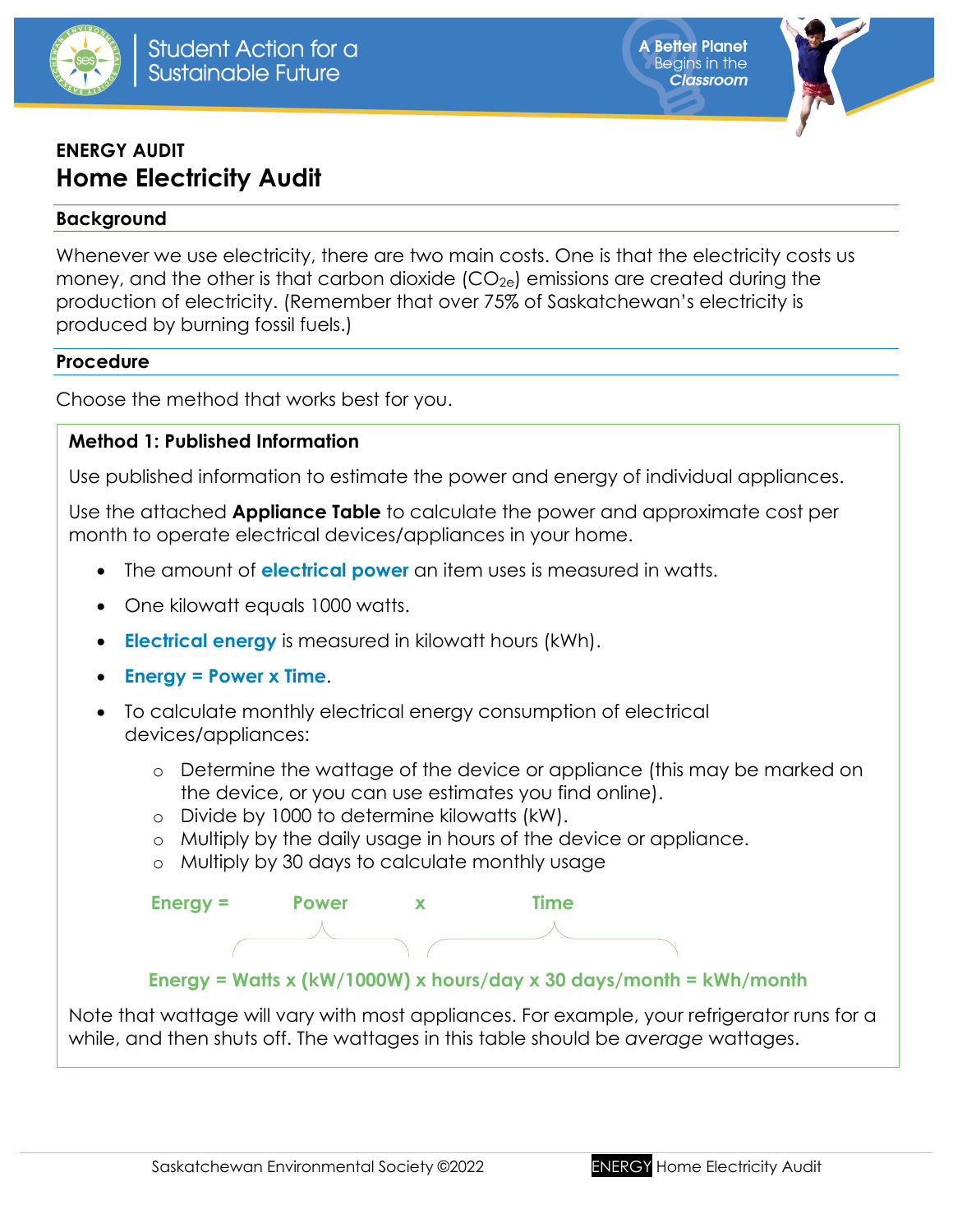



# **Method 2: Watt Meter**

Use a watt meter to measure the actual power and energy consumption of individual appliances. Also known as a Power meter, Circuit Monitor or an Energy Use Monitor.

The following description is based on the *Belkin Conserve Insight Energy Use Monitor*. There are several other watt meters on the market. The functions of the meters vary. Use the User's Manual for your watt meter to modify this activity.

**Be sure you have permission to unplug something before testing it.** If you unplug a printer while someone is sending it a print job, or unplug a computer while someone is working, you may not be very popular!

- Plug the watt meter into the wall, and plug an appliance into the watt meter.
- Push the  $\ell$  button. The unit will read how many watts your appliance is consuming.
- Push the  $\circledast$  button to show  $CO_{2e}$  emissions. (Note that the monitor will calculate this assuming that the appliance runs 24 hours/day, 7 days/week)
- Push the \$ button to show electricity cost. (Note that the monitor will calculate this assuming that the appliance runs 24 hours/day, 7 days/week) See the User's Guide for how to enter Saskatchewan's electricity cost (\$0.17/kWh) and  $CO<sub>2e</sub>$  emissions (0.5 kg/kWh).

The power drawn by appliances like lights, toasters, kettles etc. should be consistent as long as they are on.

**Measuring variable power:** The power used by many appliances will vary over time. After a unit has been plugged in for 45 minutes, the meter will show an average cost and  $CO_{2e}$ over time. It will continue to show instantaneous wattage. For appliances where energy consumption will vary, do an ordinary task with the appliance. For example, plug in your video game console (or the TV plus console) to the watt meter, and then play a game.

Read the cost and  $CO_{2e}$  emissions.

**Measuring phantom load:** Turn the appliance off. Wait a minute for the numbers on the watt meter to stop changing. How many watts does it consume when off? The power a device continues to use even when it is turned off is called the **phantom load**. Note that if the power is less than 0.5 W, the unit will read 0-0.5 W. The meter is unable to read power smaller than 0.5 W.

Measure the power from several appliances in your home or classroom, including things like cell phone chargers, entertainment, kitchen and office appliances – anything that can plug in. Write your readings in the Appliance Table.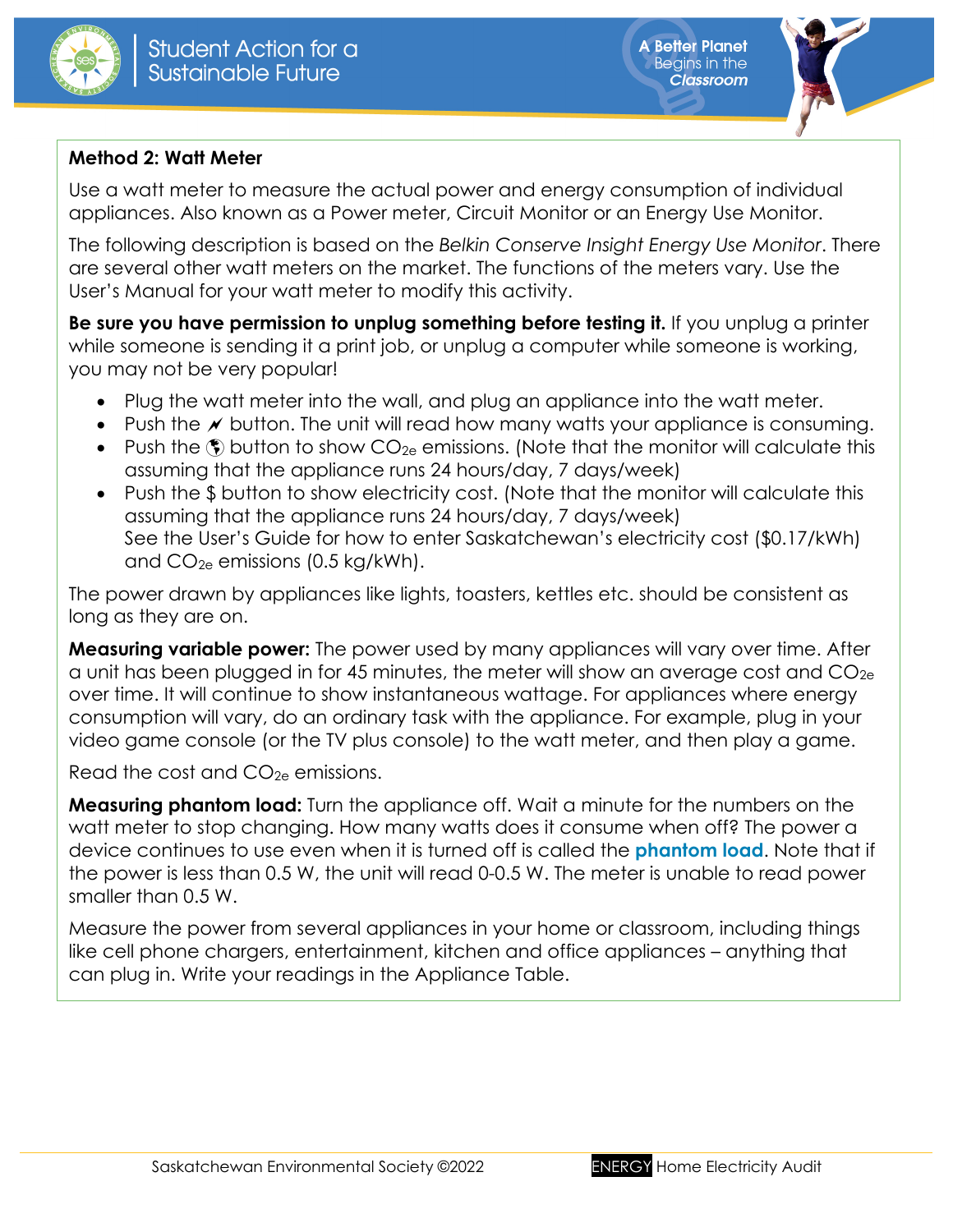



# **Method 3: In-Home Display**

Use an in-home display to measure the power and energy of the whole house.

The following description is based on the AzTech In-Home Display. There are several other in-home displays on the market. The functions of the units vary. Use the User's Manual for your display to modify this activity.

# **Project #1 – Phantom Load:**

1. In "cost" mode, scroll through the screens until you see the "current" display. Record the Power (kW) reading on the display. It should look something like this:



- 2. Turn off everything that is running in the house. **Be sure you have permission to turn things off.** If you turn something off while someone is using it, you may not be very popular. Turn off things like lights, computers, TV, or anything that is plugged in. Record what you turned off, and record the Power reading on the display.
- 3. Turn down the thermostat 2oC so the furnace won't come on. **With permission**, set the furnace fan to run on "auto", and turn off the Heat Recovery Ventilator (if there is one). (**Remember to reset these when you are finished**). Listen for the fridge (and freezer) to stop running. Record the Power reading on the display.
- 4. Go around the house and unplug things you think have a phantom load (things that draw power when turned off). **Be sure you have permission to unplug things.** Look for things that have a light, a clock, are programmable, are Wi-Fi connected, or are instant on (computer and peripherals, TV and peripherals, microwave, programmable coffee maker, etc.). Wait for the fridge (and freezer) to stop running. Record the Power reading on the display.
- 5. What is the lowest number you read on the display? What might still be running in the house?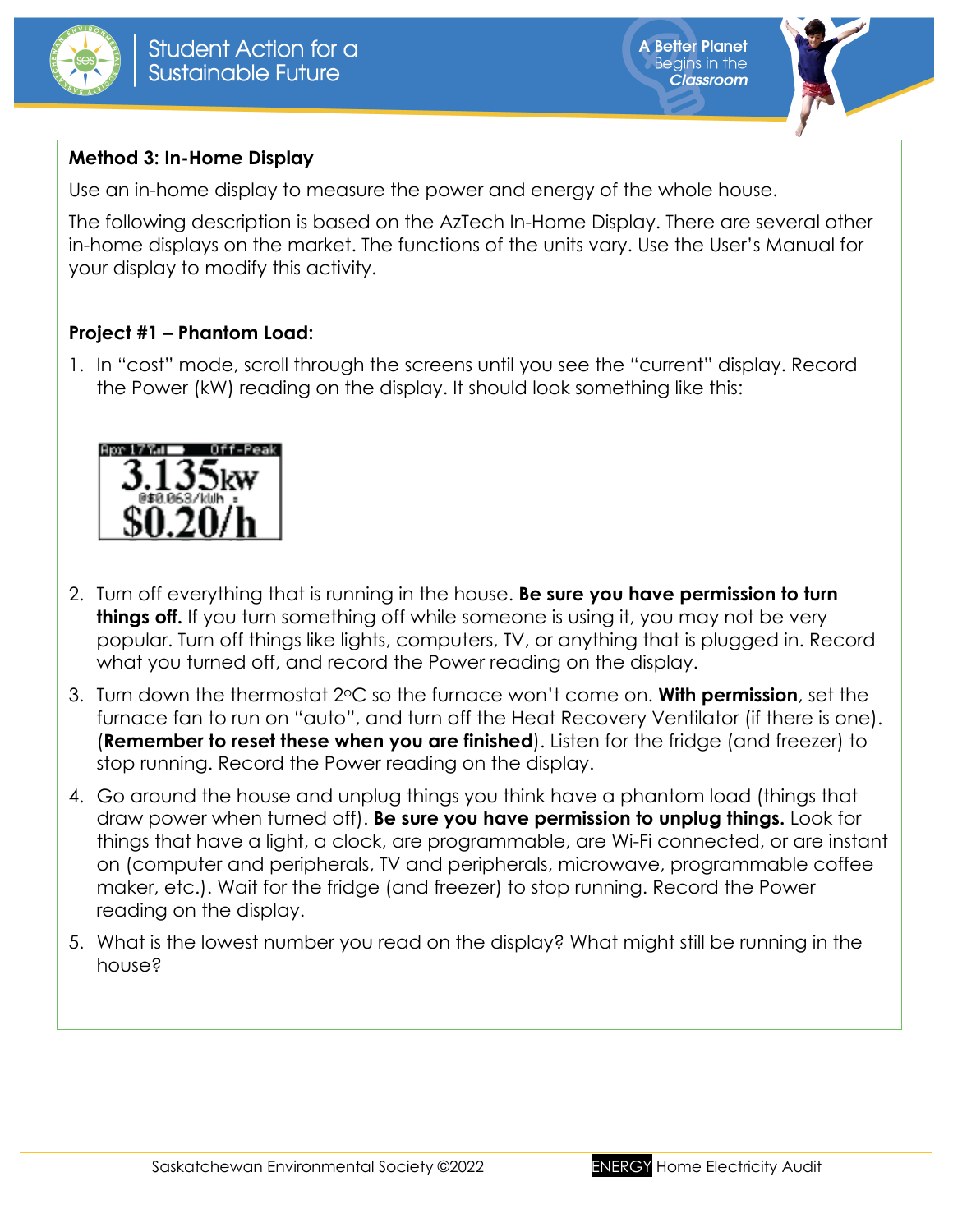



# **Project #2 – Whole House Consumption:**

1. In "usage" mode, scroll through the screens until you see the "last 24 hours" display. It should look like this: Write down the number from the bottom right corner of the screen. In this example it says 5.6 kWh.



2. Run your campaign to reduce home electricity consumption. Then repeat step 1. Compare the daily energy consumption of the house before and after your campaign.

Note: You could do step 1 for a few days in a row (before your campaign), and do step 2 for a few days in a row after your campaign. Home electricity consumption won't be the same every day, so measuring it for a few days will allow you to calculate an average, and to see how much it varies day to day.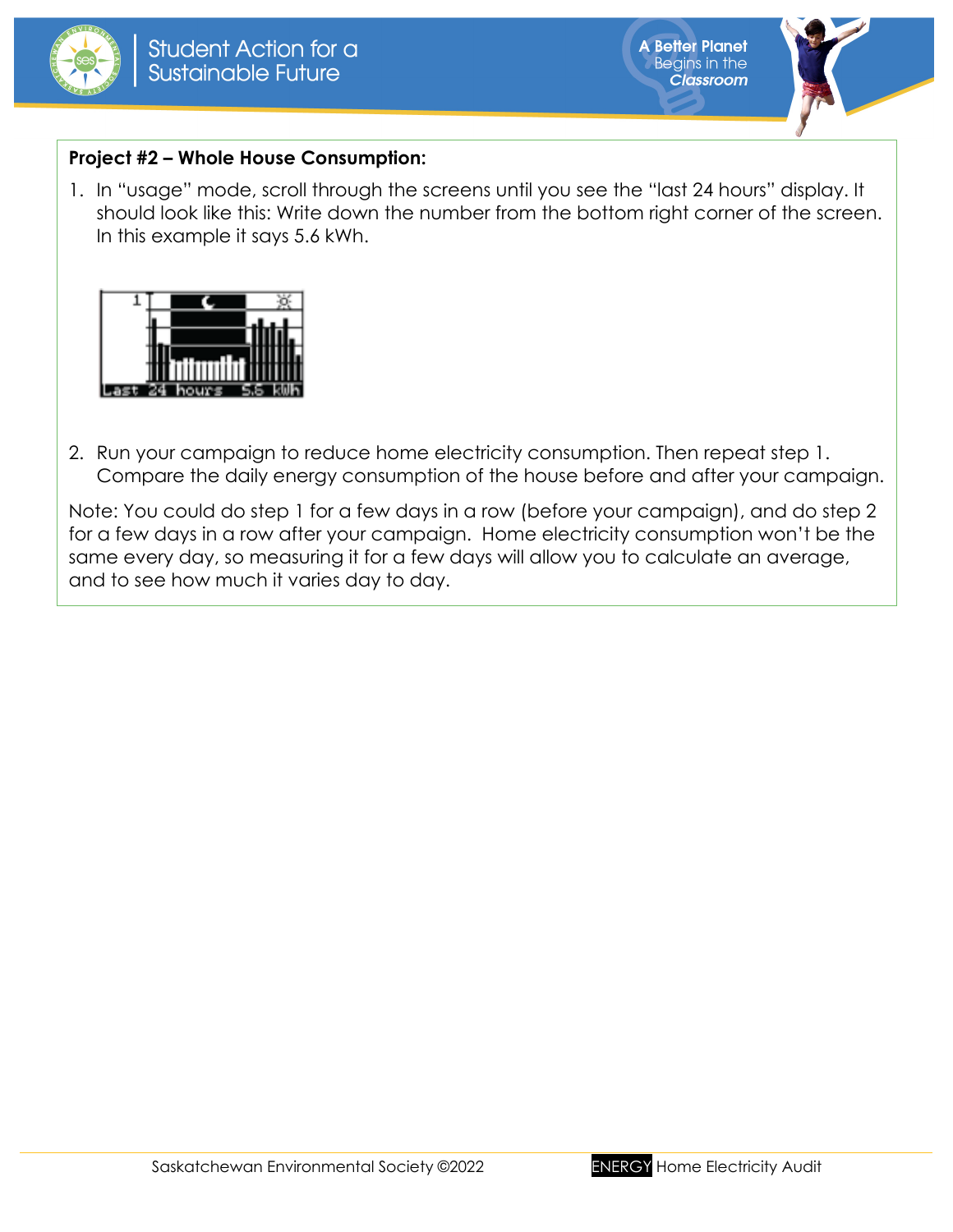



### **APPLIANCE TABLE**

| <b>Appliances</b>                                      | Wattage   | kW<br>(divide<br>by 1000) | Use per<br>day<br>(hours) | kWh per<br>month<br>(kW x)<br>use per<br>$day \times 30$ | Cost per<br>month<br>(kWh per<br>month x<br>\$.17) | <b>GHG per</b><br>month<br>(kWh per<br>month x<br>0.5<br>kgCO <sub>2e</sub><br>kWh) | Phantom<br>Power<br>(Watts) |
|--------------------------------------------------------|-----------|---------------------------|---------------------------|----------------------------------------------------------|----------------------------------------------------|-------------------------------------------------------------------------------------|-----------------------------|
|                                                        | A         | B<br>$=A/1000$            | $\mathsf{C}$              | D<br>$= B \times C \times 30$                            | E<br>$=$ $Dx0.17$                                  | F<br>$=$ Dx0.5                                                                      | G                           |
| <b>Dishwasher</b>                                      |           |                           |                           |                                                          |                                                    |                                                                                     |                             |
| - Standard                                             | 1420      | 1.42                      | $\mathbf{1}$              |                                                          |                                                    |                                                                                     |                             |
| - Energy star                                          | 700       | $.7\,$                    | $\mathbf{1}$              |                                                          |                                                    |                                                                                     |                             |
| <b>Refrigerator</b>                                    |           |                           |                           |                                                          |                                                    |                                                                                     |                             |
| - Standard                                             | 87        | .087                      | 24                        |                                                          |                                                    |                                                                                     |                             |
| - Energy star                                          | 47        | .047                      | 24                        |                                                          |                                                    |                                                                                     |                             |
| <b>TV</b><br>- Standard<br>LCD 26"                     | 140       | .14                       |                           |                                                          |                                                    |                                                                                     |                             |
| - Energy star<br>LCD 26"                               | 70        | .07                       |                           |                                                          |                                                    |                                                                                     |                             |
| <b>Hair Dryer</b>                                      | 1000      | $\mathbf{1}$              | 0.1                       |                                                          |                                                    |                                                                                     |                             |
| Computer<br>CPU/Monitor<br>- Standard<br>- Energy star | 119<br>51 | .119<br>.051              |                           |                                                          |                                                    |                                                                                     |                             |
| Lap Top<br>- Standard                                  | 19<br>9   | .019                      |                           |                                                          |                                                    |                                                                                     |                             |
| - Energy star                                          |           | .009                      |                           |                                                          |                                                    |                                                                                     |                             |
| <b>Video Game</b><br>System<br>- PS4 Pro               | 130       | .130                      |                           |                                                          |                                                    |                                                                                     |                             |
| - Xbox One X                                           | 140       | .140                      |                           |                                                          |                                                    |                                                                                     |                             |
| Lights<br>- Incandescent                               | 60        | .06                       |                           |                                                          |                                                    |                                                                                     |                             |
| - Compact<br>Fluorescent                               | 13        | .013                      |                           |                                                          |                                                    |                                                                                     |                             |
| - LED                                                  | 9         | .009                      |                           |                                                          |                                                    |                                                                                     |                             |

Information in this table comes from various web sources.

Saskatchewan Environmental Society ©2022 ENERGY Home Electricity Audit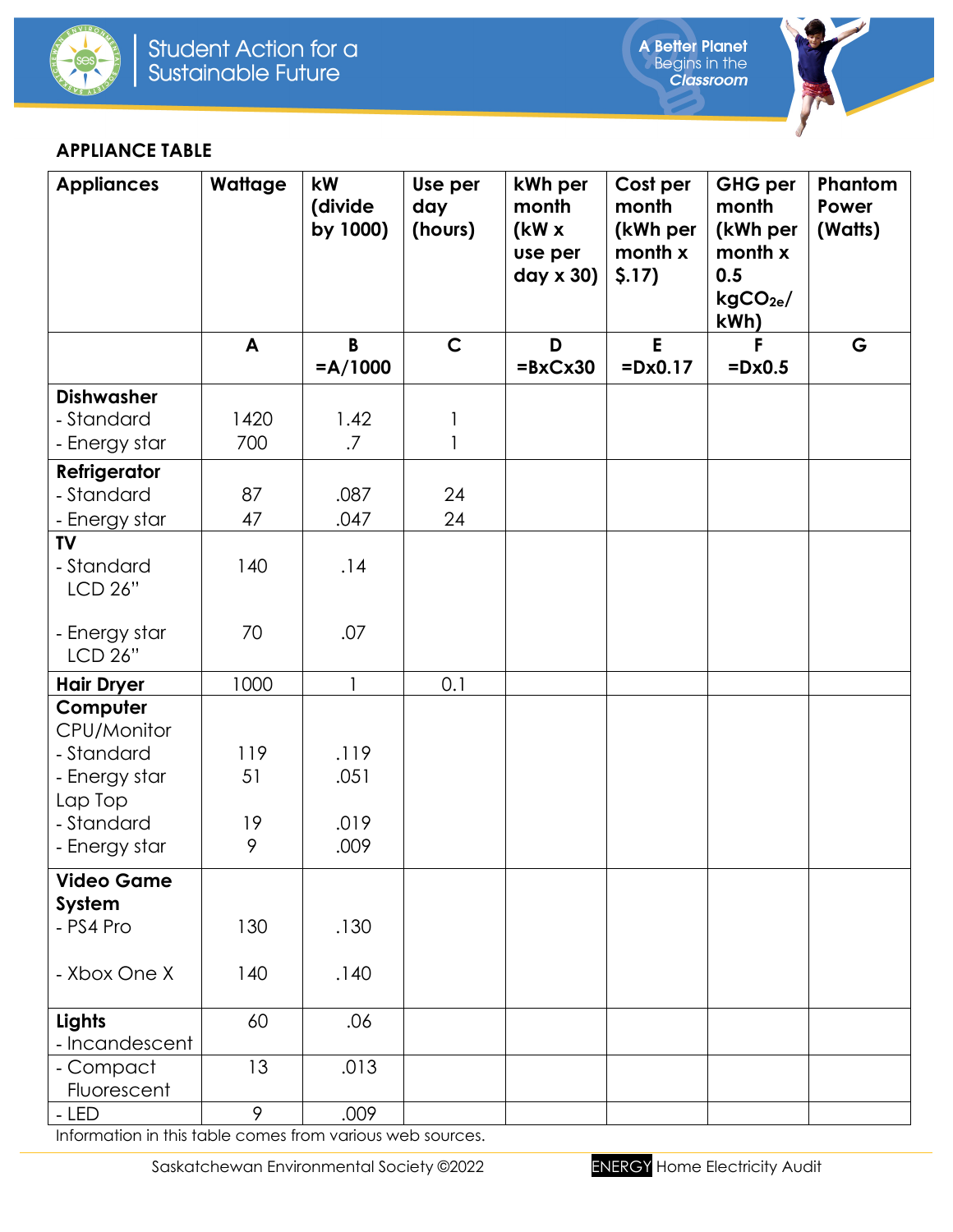



### **APPLIANCE TABLE**

| <b>Appliances</b>                | Wattage      | kW<br>(divide<br>by 1000) | Use per<br>day<br>(hours) | kWh per<br>month<br>(kW x<br>use per<br>day x 30) | Cost per<br>month<br>(kWh per<br>month x<br>\$.17) | GHG per<br>month<br>(kWh per<br>month x<br>0.5<br>kgCO <sub>2e</sub><br>kWh) | Phantom<br>Power<br>(Watts) |
|----------------------------------|--------------|---------------------------|---------------------------|---------------------------------------------------|----------------------------------------------------|------------------------------------------------------------------------------|-----------------------------|
|                                  | $\mathsf{A}$ | $\mathbf{B}$<br>$=A/1000$ | $\mathsf{C}$              | D<br>$= B \times C \times 30$                     | E<br>$=$ Dx0.17                                    | F<br>$=$ Dx0.5                                                               | G                           |
| Example:<br>LED Lamp             | 9            | 9/1000<br>$= 0.009$       | $\mathfrak{S}$            | $0.009 \times 3$<br>$\times 30$<br>$= 0.81$       | 0.81x<br>0.17<br>$= 0.138$                         | $0.81 \times 0.5$<br>$= 0.405$                                               |                             |
| Example:<br>Incandescent<br>Lamp | 60           | 60/1000<br>$= 0.06$       | $\mathfrak{S}$            | $.06 \times 3 \times$<br>30<br>$= 5.4$            | $5.4 \times 0.17$<br>$= 0.918$                     | $5.4 \times 0.5$<br>$= 2.7$                                                  |                             |
|                                  |              |                           |                           |                                                   |                                                    |                                                                              |                             |
|                                  |              |                           |                           |                                                   |                                                    |                                                                              |                             |
|                                  |              |                           |                           |                                                   |                                                    |                                                                              |                             |
|                                  |              |                           |                           |                                                   |                                                    |                                                                              |                             |
|                                  |              |                           |                           |                                                   |                                                    |                                                                              |                             |
|                                  |              |                           |                           |                                                   |                                                    |                                                                              |                             |
|                                  |              |                           |                           |                                                   |                                                    |                                                                              |                             |
|                                  |              |                           |                           |                                                   |                                                    |                                                                              |                             |
|                                  |              |                           |                           |                                                   |                                                    |                                                                              |                             |
|                                  |              |                           |                           |                                                   |                                                    |                                                                              |                             |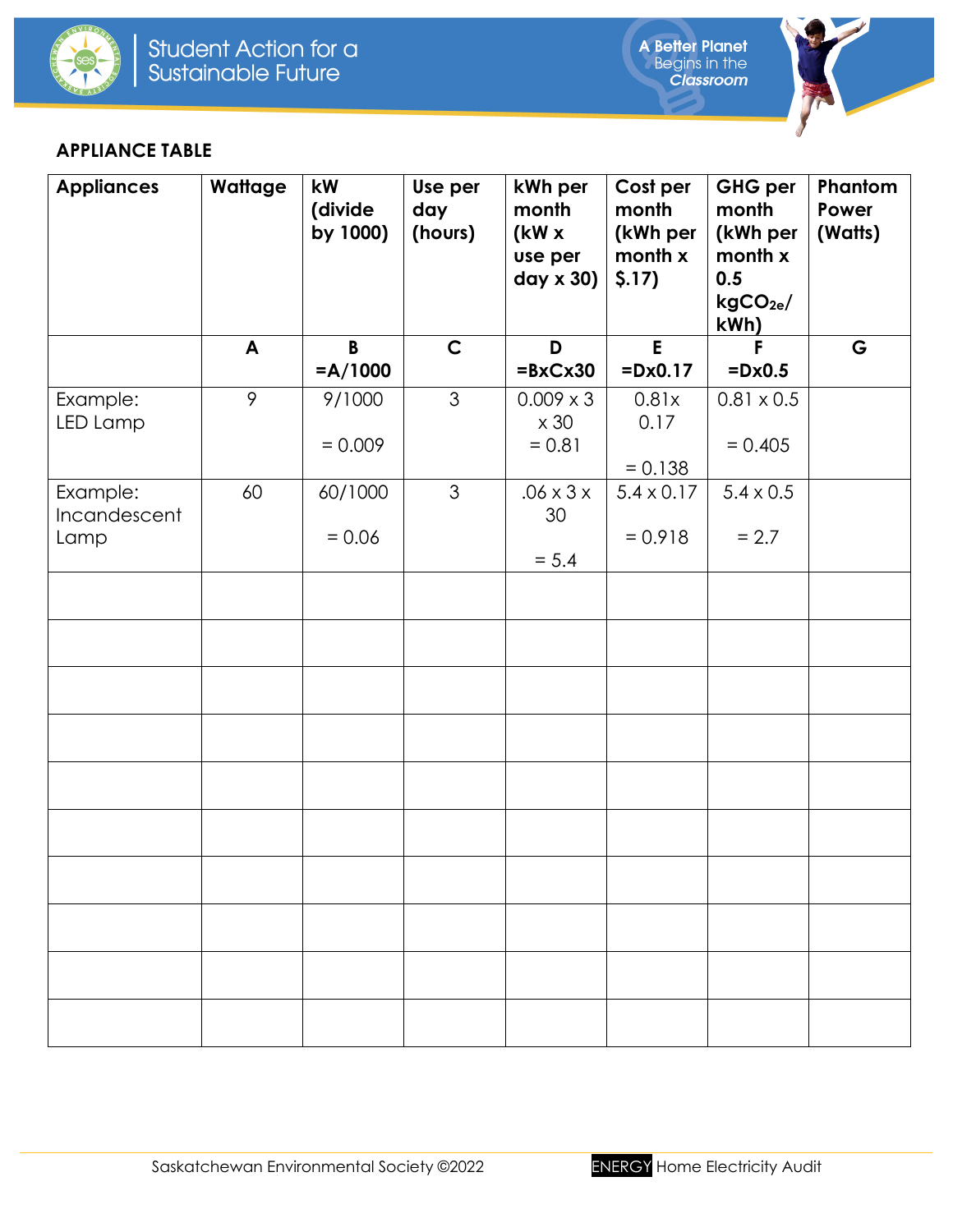



### **Questions: Audited Home**

- **1.** Which appliances use the most energy? Which use the least?
- **2.** Re-do the energy and CO<sub>2e</sub> emission calculations assuming the appliance runs twice as many hours, then half as many hours. How big of an impact did that make?
- **3.** Looking at your watt meter readings, how big a difference does it make to turn off appliances?
- **4.** Are any of the appliances/devices ENERGY STAR® rated? Which ones? Look up ENERGY STAR® at Natural Resources Canada, Energy Efficiency. How do ENERGY STAR® rated products help us save energy?
- **5.** In the home where you did your audit, are appliances turned off or unplugged when not in use?
- **6.** Add up the phantom load power from the appliances you tested.
	- What is the phantom load from these appliances?
	- How much energy does that consume in a year?
	- How much would that cost in a year?
	- What would be the  $CO_{2e}$  emissions each year from it?
- **7.** What could this family do to use less electricity?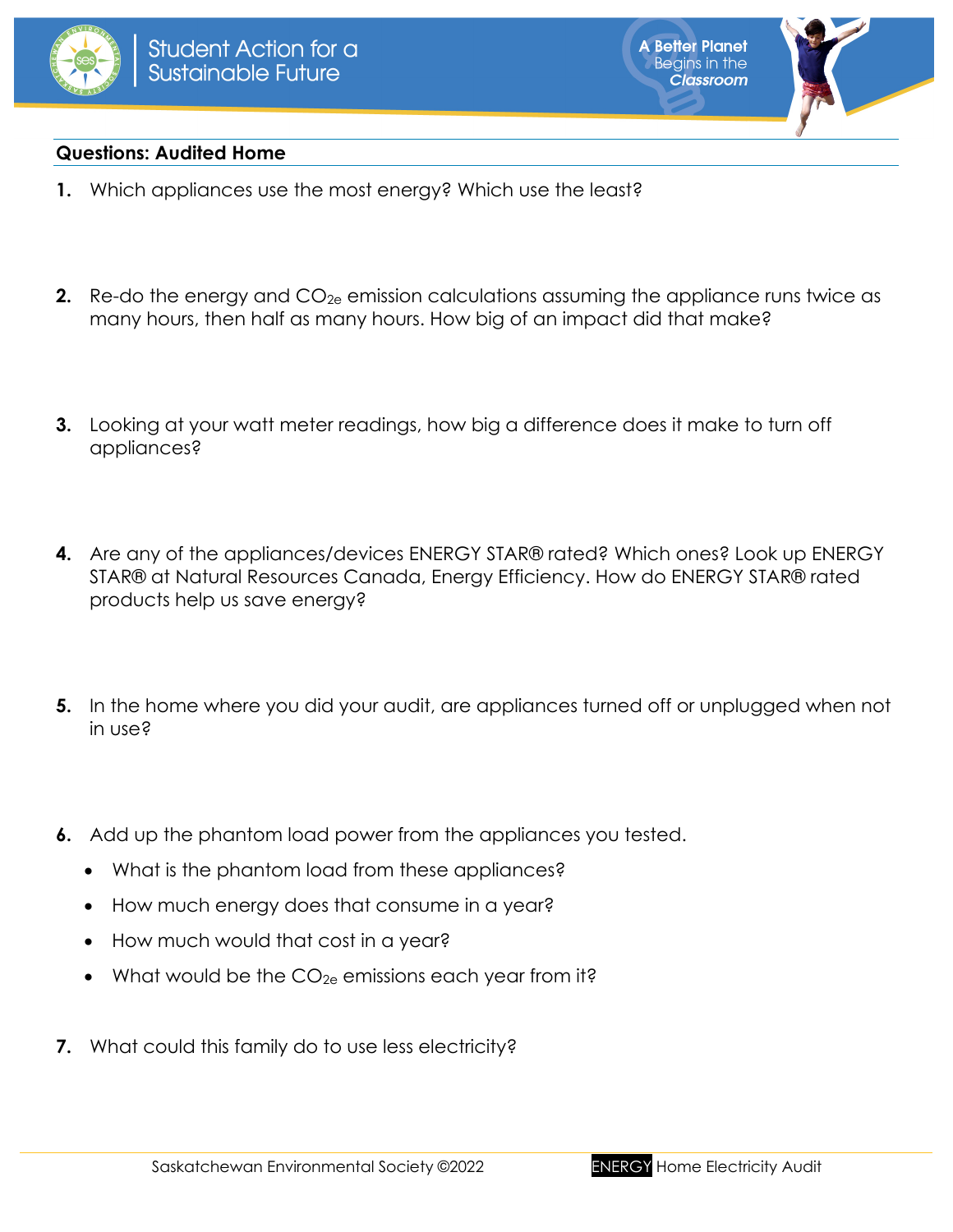



#### **Questions: Your Home**

**8.** List the types of lighting in *your* home. Note: To find the watts used by each, look on the side of the bulb, near the base. You will see a number, followed by a "W".

| <b>Type of lighting</b>    | <b>Number of Bulbs</b> | <b>Watts</b> |
|----------------------------|------------------------|--------------|
| LED (light emitting diode) |                        |              |
| CFL (compact fluorescent)  |                        |              |
| Halogen                    |                        |              |
| Incandescent               |                        |              |
| Other:                     |                        |              |

- **9.** What was the most common type of lighting found in your home? How many watts does the most common type of lighting use?
- **10.** Does your family turn off lights and appliances when not in use?
- **11.** Does your family unplug appliances that draw a phantom load? (Appliances and devices that have a remote control, show lights when turned off, have a clock, are Wi-Fi connected, etc.)
- **12.** Are any of the appliances/devices ENERGY STAR® rated? Which ones? Look for the logo, or go to Energy Star's website and search the product finder.



**13.** List three things your family could do to use less electricity.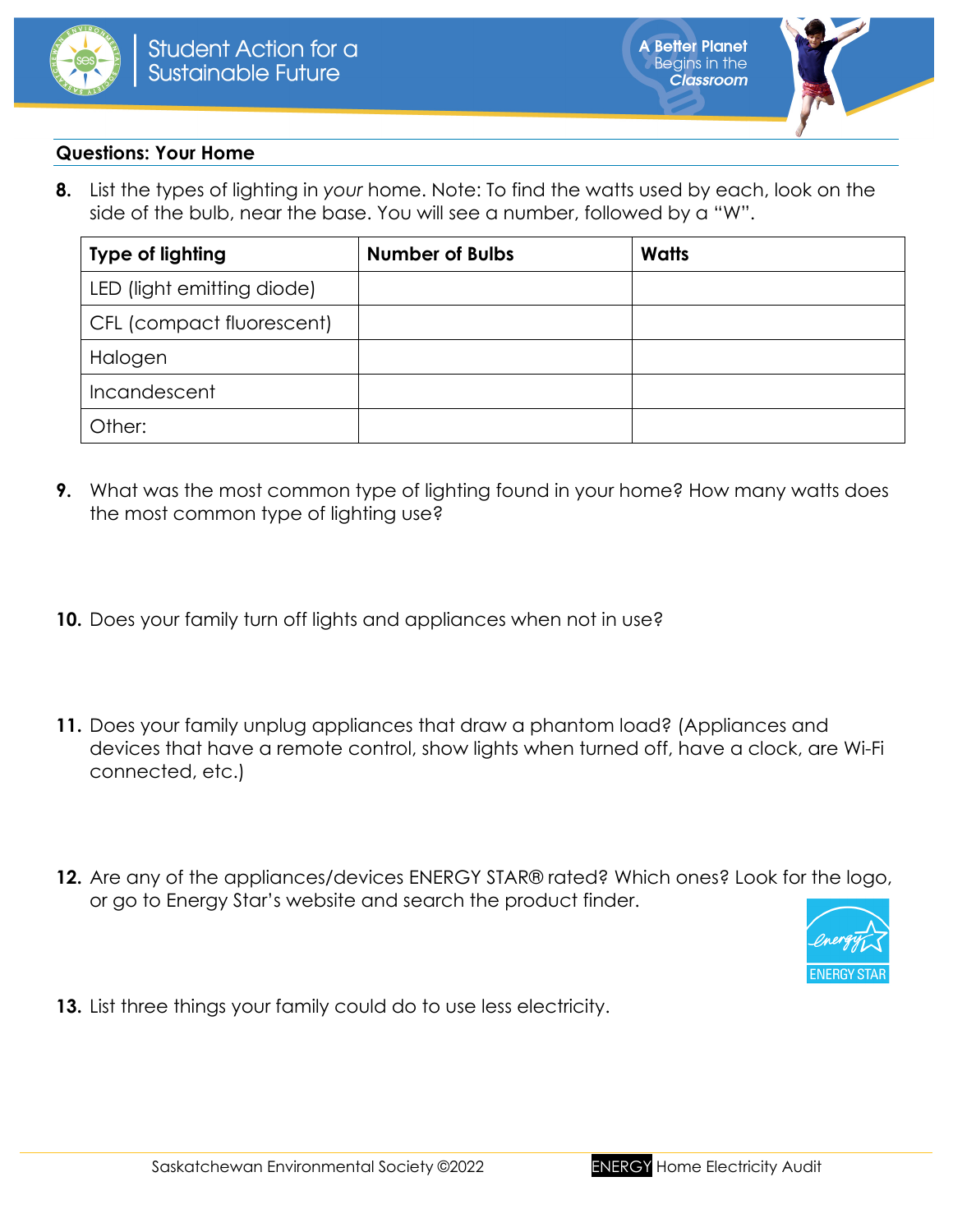



## **Curriculum Connections**

**Grade 4 Mathematics: Outcomes N4.1** Demonstrate an understanding of whole numbers to 10 000 (pictorially, physically, orally, in writing, and symbolically). **N4.2** Demonstrate an understanding of addition of whole numbers with answers to 10 000 and their corresponding subtractions (limited to 3 and 4-digit numerals). **N4.3** Demonstrate an understanding of multiplication of whole numbers (limited to numbers less than or equal to 10). **N4.4** Demonstrate an understanding of multiplication (2- or 3-digit by 1-digit). **N4.5** Demonstrate an understanding of division (1-digit divisor and up to 2 digit dividend) to solve problems. **N4.7** Demonstrate an understanding of decimal numbers in tenths and hundredths (pictorially, orally, in writing, and symbolically). **P4.1** Demonstrate an understanding of patterns and relations. **SS4.1** Demonstrate an understanding of time. **SP4.1** Demonstrate an understanding of many-to-one correspondence.

**Grade 5 Social Studies: Outcome RW5.1** Explain the importance of sustainable management of the environment to Canada's future.

**English Language Arts: Outcomes CC5.1** Compose and create a range of visual, multimedia, oral, and written texts that explore and express personal thoughts shaped through inquiry. **CC5.4** Use a writing process to experiment with and produce multi- paragraph narrative and persuasive compositions that clearly develop topic and provide transitions for the reader. **AR5.1** Identify strengths in viewing, listening, reading, speaking, writing, and other forms of representing. **AR5.2** Set goals to enhance the development and improvement of the skills and strategies in viewing, listening, reading, speaking, writing, and other forms of representing and take steps to achieve goals.

**Mathematics: Outcome N5.2** Analyze models of, develop strategies for, and carry out multiplication of whole numbers. **N5.3** Demonstrate, with and without concrete materials, an understanding of division (3-digit by 1-digit) and interpret remainders to solve problems. **N5.6** Demonstrate understanding of decimals to thousandths. **P5.2** Write, solve, and verify solutions of single-variable, one-step equations with whole number coefficients and whole number solutions. **SP5.1** Differentiate between first-hand and second-hand data.

**SP5.2** Construct and interpret double bar graphs to draw conclusions.

**Grade 6 Science: Outcome: EL6.1** Assess personal, societal, economic, and environmental impacts of electricity use in Saskatchewan and propose action to reduce those impacts.

**Mathematics: Outcome: N6.3** Demonstrate understanding of the order of operations on whole numbers (excluding exponents) with and without technology. **N6.4** Extend understanding of multiplication and division to decimals (1-digit whole number multipliers and 1-digit natural number divisors). **P6.1** Extend understanding of patterns and relationships in tables of values and graphs. **SP6.1** Extend understanding of data analysis to include: line graphs; graphs of discrete data; data collection through questionnaires, experiments, databases, and electronic media; interpolation and extrapolation.

**Grade 7 Science: Outcome: HT7.1**Assess the impact of past and current heating and cooling technologies related to food, clothing, and shelter on self, society, and the environment. **Mathematics: Outcome: N7.2** Expand and demonstrate understanding of the addition, subtraction, multiplication, and division of decimals to greater numbers of decimal places, and the order of operations.